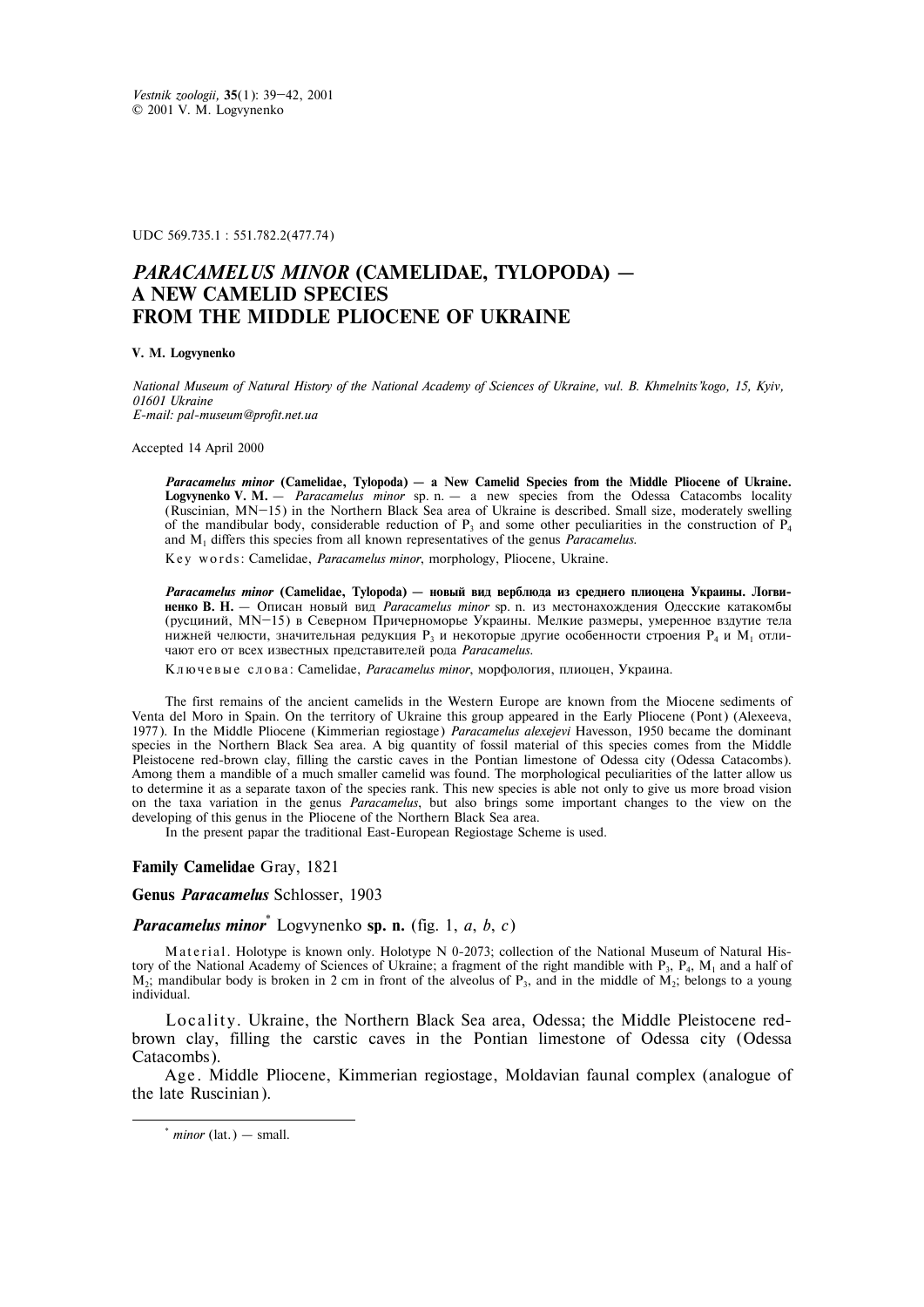

Fig. 1. The mandible of *Paracamelus minor* from Odessa Catacombs (holotype):  $a - P_3 - M_2$ , occulusial surface;  $b$ labial view;  $c$  – lingual view.

Рис. 1. Нижняя челюсть Paracamelus minor из Одесских катакомб (голотип):  $a - P_3 - M_2$ , жевательная поверхность; *b* – вид с наружной стороны; *c* – вид с внутренней стороны.

Diagnosis. *Paracamelus* of a small size, the length of the raw  $P_3-P_4$  is 30.5 mm.  $P_3$  slightly reduced.  $P_4$  molarised, with an additional groove in the fore lingual corner. Anterior semilunation on  $M_1$  is closed lower than on the other teeth.  $M_2$  without anterior labial fold. The thickness index of the lower jaw below the middle part of  $M<sub>1</sub>$  is 66.8%.

Description. The size of the mandible and teeth are small. The length of the raw  $P_3$ —  $P_4$  is 30.5 mm,  $M_1 - 30$  mm. The rest measurements of the holotype are given in a table. Teeth measurements were taken on the crowns near the alveolus, the measurements of the lower jaw – on the labial side.

 $P_3$  is comparatively small. It has a slightly marked back basin, that resembles more the enamel fold passing by obliquely the inner side of a tooth from the middle up to the back part of the crown foundation.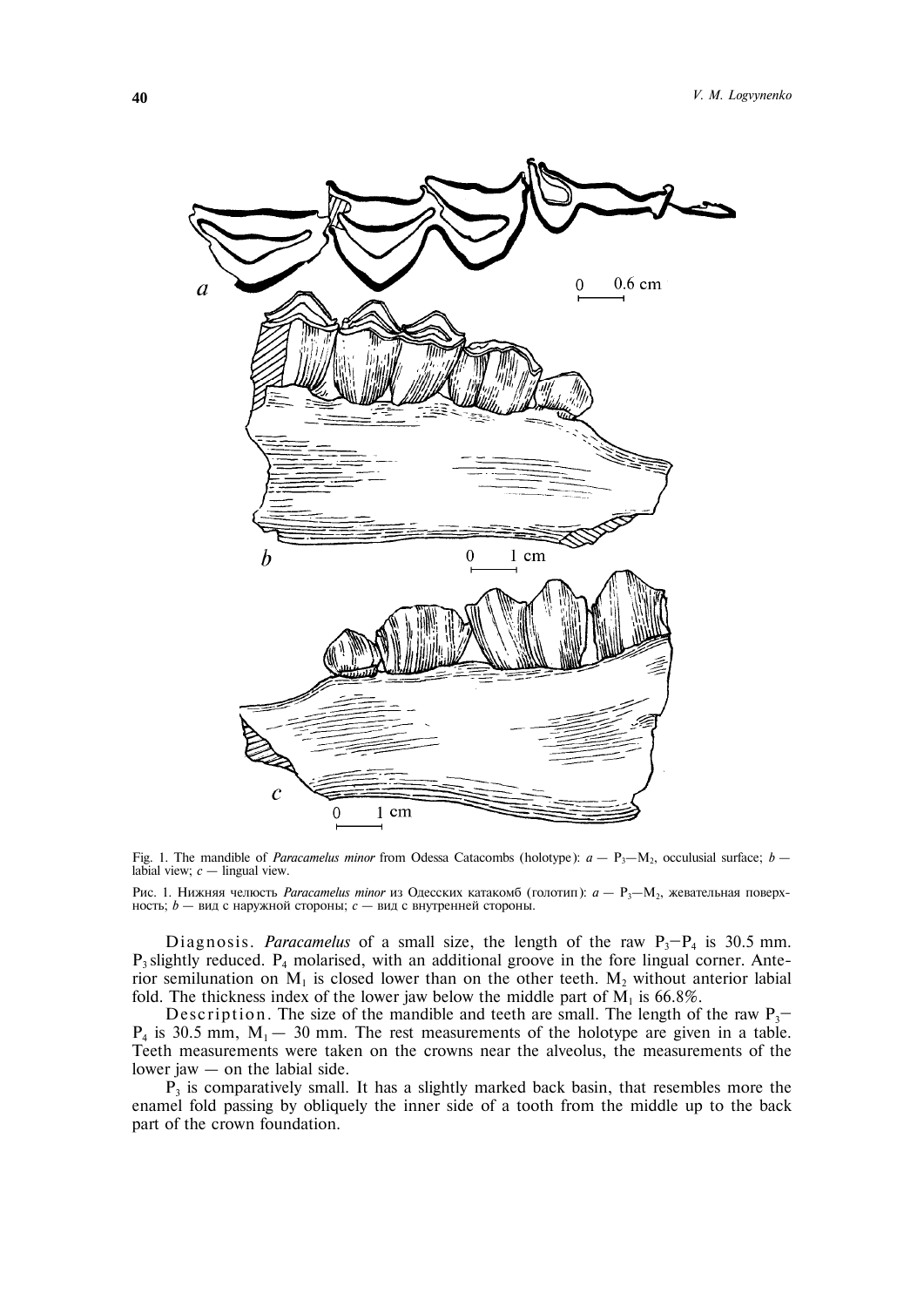|                                            | P. minor<br>P. alexejevi |                |           |            | P. alutensis             |                          | P. gigas          |                     | P. trofimovi Camelus sp. |                          |                   |
|--------------------------------------------|--------------------------|----------------|-----------|------------|--------------------------|--------------------------|-------------------|---------------------|--------------------------|--------------------------|-------------------|
| Measurement                                | Odessa Catacombs         |                |           |            |                          | Kairy                    |                   | Morskaya Vinodelnoe | Xenan<br>(China)         | Kuruksai                 |                   |
|                                            | Holotype<br>$0 - 2073$   | $\mathbf n$    | Lim       | M          | $\pm$ m                  | OF-900                   | OF-902            | Havesson,<br>1954   | Zdansky,<br>1927         | Sharapov,<br>1986        | 6172              |
| Length of $P_3P_4$                         | 30.5                     | 5              | $38 - 50$ | 43.49      | 2.22                     | $\overline{\phantom{0}}$ |                   | 46.0                | 45.0                     | 33.0                     |                   |
| Length of $P_3M_1$                         | 59.2                     | 5              | $67 - 84$ | 75.06      | 3.15                     | —                        | —                 | $\qquad \qquad -$   | $\overline{\phantom{m}}$ |                          |                   |
| Length of $P_3$                            | 10.0                     | 8              | $15 - 19$ | 17.23      | 0.75                     |                          | —                 | 18.0                | 19.0                     | 9.0                      |                   |
| Length of $P_4$                            | 20.4                     | 5              | $20 - 27$ | 22.74      | 1.36                     | -                        | $\qquad \qquad -$ | 27.0                | 26.0                     | 24.4                     | 24.2              |
| Length of $M_1$                            | 24.8                     | 11             | $33 - 43$ | 38.03      | 0.51                     | 24.0                     | 27.0              | 34.0                | 35.0                     | 30.0                     | 30.4              |
| Width of $P_3$                             | 5.1                      | 5              | $8 - 10$  | 9.17       | 0.33                     | —                        |                   |                     | $\qquad \qquad -$        | $\overline{\phantom{m}}$ | $\qquad \qquad -$ |
| Width of $P_4$                             | 11.0                     | 8              | $13 - 15$ | 13.01      | 0.31                     | —                        |                   |                     | $\qquad \qquad -$        | 15.5                     | 14.5              |
| Width of $M_1$                             | 15.0                     | 11             | $21 - 24$ | 22.46 0.38 |                          | —                        | 18.0              |                     |                          | 22.0                     | 21.0              |
| Height of mandible below the middle of:    |                          |                |           |            |                          |                          |                   |                     |                          |                          |                   |
| P <sub>3</sub>                             | 30.5                     | 5              | $49 - 60$ | 54.20      | 2.03                     | —                        |                   |                     | $\qquad \qquad -$        |                          |                   |
| $P_4$                                      | 30.0                     | 5              | $48 - 64$ | 53.30      | 2.65                     | —                        |                   |                     | $\qquad \qquad -$        | 68.0                     | 44.6              |
| $M_{1}$                                    | 31.6                     | 5              | $52 - 69$ | 60.29      | 3.36                     | 33.5                     | 30.0              | 67.0                | $\qquad \qquad -$        | 77.0                     | 47.3              |
| $M_{2}$                                    | 35.4                     | 5              | $58 - 74$ | 65.74      | 3.50                     | 35.7                     | 37.0              |                     |                          |                          | 46.4              |
| Thickness of mandible below the middle of: |                          |                |           |            |                          |                          |                   |                     |                          |                          |                   |
| P <sub>3</sub>                             | 12.4                     | 6              | $20 - 24$ | 21.8       | 0.63                     | $\qquad \qquad -$        |                   |                     |                          |                          |                   |
| $P_4$                                      | 14.9                     | 6              | $24 - 27$ | 25.1       | 0.55                     | $\qquad \qquad -$        |                   |                     | $\qquad \qquad$          |                          | 25.1              |
| $M_1$                                      | 21.0                     | 6              | $30 - 32$ | 31.3       | 0.55                     | 26.7                     | 26.0              |                     | $\overline{\phantom{m}}$ | $\qquad \qquad$          | 28.0              |
| $M_{2}$                                    | 27.1                     | 6              | $35 - 38$ | 36.0       | 0.51                     | 32.5                     | 32.2              |                     | $\qquad \qquad$          | $\qquad \qquad$          | 34.0              |
| Index $(\% )$ :                            |                          |                |           |            |                          |                          |                   |                     |                          |                          |                   |
| 3/1                                        | 32.8                     | 5              | $37 - 44$ | 39.74      | 1.10                     |                          |                   | 39.1                | 42.2                     | 27.3                     |                   |
| 4/1                                        | 66.8                     | 5              | $52 - 60$ | 55.34      | 1.60                     |                          | —                 | 58.7                | 57.8                     | 73.9                     |                   |
| 5/1                                        | 81.3                     | 5              | $70 - 90$ | 77.04      | 3.43                     | —                        | —                 | 74.0                | 77.8                     | 90.9                     |                   |
| 3/9                                        | 32.8                     | $\overline{4}$ | $27 - 33$ | 30.6       | $\overline{\phantom{0}}$ |                          |                   | 29.0                | $\qquad \qquad -$        | $\overline{\phantom{m}}$ |                   |
| 4/10                                       | 68.0                     | 4              | $31 - 49$ | 41.93      | $\overline{\phantom{0}}$ |                          |                   | —                   | $\qquad \qquad -$        | 38.4                     | 54.5              |
| 5/11                                       | 77.5                     | $\overline{4}$ | $50 - 61$ | 56.20      | $\overline{\phantom{0}}$ | 71.6                     | 90.0              | 50.7                | $\qquad \qquad -$        | 39.0                     | 63.8              |
| 13/9                                       | 40.6                     | 4              | $38 - 41$ | 40.21      | $\overline{\phantom{0}}$ | $\overline{\phantom{0}}$ | $\qquad \qquad -$ |                     | $\qquad \qquad -$        | $\qquad \qquad -$        | $\qquad \qquad -$ |
| 14/10                                      | 49.7                     | $\overline{4}$ | $42 - 46$ | 44.25      | $\overline{\phantom{0}}$ | $\overline{\phantom{0}}$ |                   |                     | $\qquad \qquad$          | $\qquad \qquad -$        | 56.8              |
| 15/11                                      | 66.5                     | $\overline{4}$ | $44 - 56$ | 52.03      | $\equiv$                 | 80.0                     | 86.7              |                     | -                        |                          | 59.6              |
| 16/12                                      | 76.8                     | $\overline{4}$ | $52 - 63$ | 57.74      | $\qquad \qquad$          | 91.0                     | 87.0              |                     | $\qquad \qquad -$        | —                        | 74.0              |
|                                            |                          |                |           |            |                          |                          |                   |                     |                          |                          |                   |

**T a b l e 1 . Measurements of the mandibles and teeth of the camelids** *Paracamelus* **and** *Camelus* **Ò à á ë 1 . Ïðîìåðû íèæíèõ ÷åëþñòåé è çóáîâ âåðáëþäîâ ðîäîâ** *Paracamelus* **è** *Camelus*

P4 has a groove in the fore lingual corner, which is typical for the genus *Paracamelus*. Protoconid is thicken, hypoconid is arch-shaped. The groove between them is deep, ends at the beginning of the back basin level. The basin between the paraconid and metaconid is deeper than that one between the metaconid and entoconid. The basin between entoconid and entostylid of an oval shape, opened in its upper part, ends on the level of the middle height of the tooth. Index of the length of  $P_4$  to the height of the lower jaw (4/10) is about 68%.

On  $M<sub>1</sub>$  the parastylid and entostylid are more developed than the mesostilid. A middle rib is clearly distinguished on the medial side. Anterior semilunation in the back part is not closed, in spite of the considerable tooth obliteration (fig. 1, *c*). The index of the tooth length to the height of the mandibular body below  $M_1$  is 77.5%.  $M_2$  is similar to  $M_1$ , but is a little larger.

Inferior side of the lower jaw is prominent, especially under the molars, whereas a medial side is almost direct and the anterior part below the premolars is arched laterally. One can see a gradual increasing of the mandibular body thickness indexes from  $P_3$  to  $M_1$  (40.6%) below the middle of  $P_3$  and 76.8% below the middle of  $M_2$ ).

Comparison. According to the measurements of the lower jaw and teeth, *P. minor* is smaller than *P. gigas* Schlosser, 1903, *P. praebactrianus* (Orlov, 1927), *P. alexejevi* Havesson, 1950, *P. aguirrei* Morales, 1984, *P. trofimovi* Sharapov, 1986, and all representatives of the genus *Camelus*. It is nearly of the same size as *P. alutensis* Stefanescu, 1895. The length of the raw  $P_3-P_4$  is as follows: *P. minor* – 30.5 mm, *P. gigas* 45–46 mm (Zdansky, 1926), *P. alexejevi* – 38—50 mm, *P. alutensis* 33—35 mm (Havesson, 1954), and *P. trofimovi* –